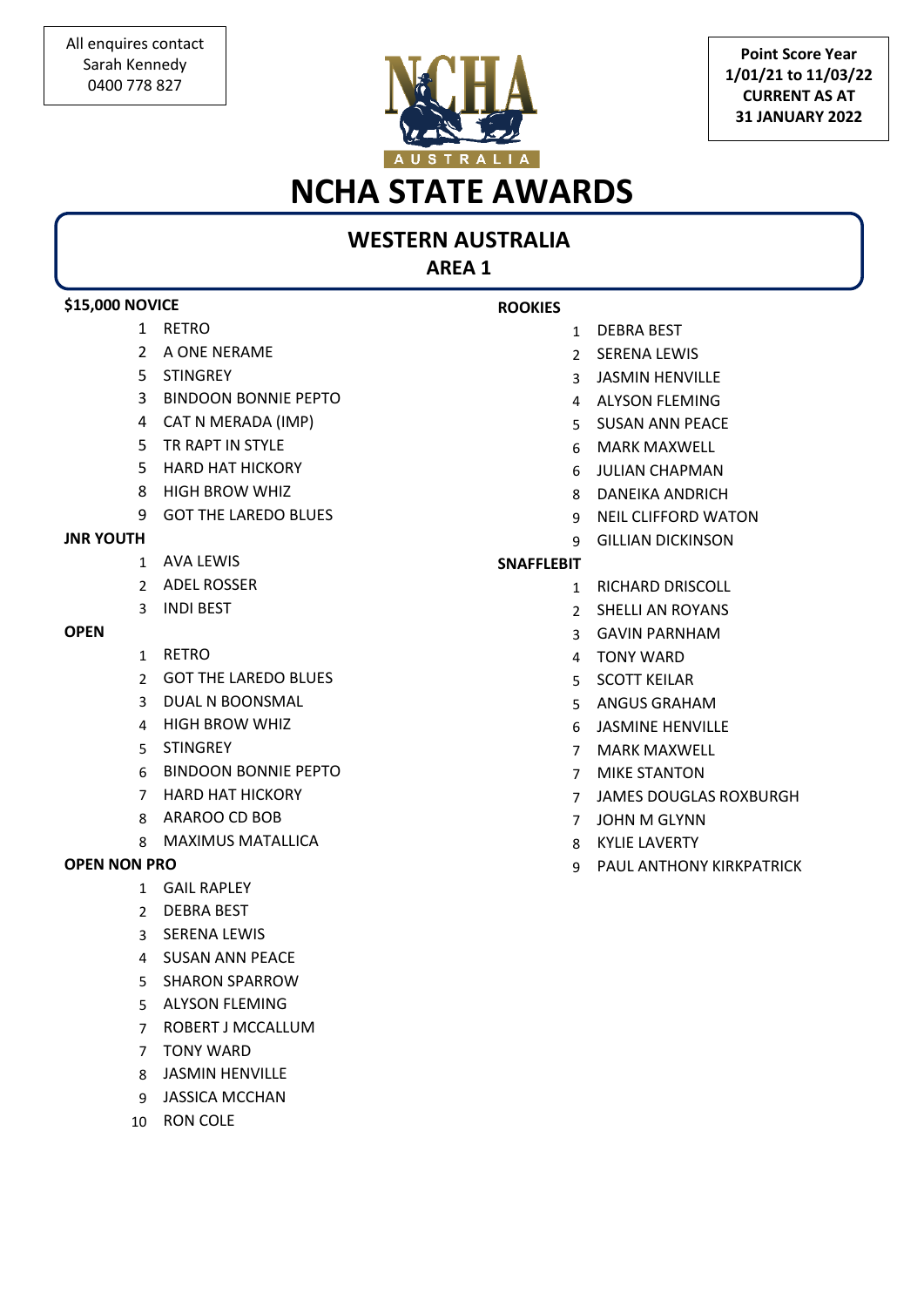**Point Score Year 1/01/21 to 11/03/22 CURRENT AS AT 31 JANUARY 2022**

# **NCHA STATE AWARDS**

#### **QUEENSLAND AREA 3 (NTH QLD), AREA 4 (CNTRL QLD) & AREA 5 (STH QLD)**

**\$5,000 NOVICE** 

#### **OPEN**

| 1                      | OH CAY RIDE ME ROUGH        | 15             |
|------------------------|-----------------------------|----------------|
| $\mathbf{2}$           | IM SMOOTH N BLUE            | 10             |
|                        | 3 PEPTOS PISTOL             | 8.5            |
| 4                      | <b>JAYS BOONTOWN</b>        | $\overline{7}$ |
| 4                      | <b>SHINES LIKE METALLIC</b> | $\overline{7}$ |
| 5                      | <b>HARD SPINNING CASH</b>   | 6              |
| 5                      | <b>SPINS TEQUILA DOLL</b>   | 6              |
| 6                      | <b>SUICIDE BLONDE</b>       | 5              |
| 6                      | <b>SPECIAL ACRES</b>        | 5              |
| 6                      | <b>ONE PEPTOMISTIC</b>      | 5              |
| 6                      | <b>HELL BLAZER</b>          | 5              |
| 6                      | ONE HOT DATE                | 5              |
|                        | 6 ASA CAT                   | 5              |
|                        | 6 FOUREX GOLD               | 5              |
|                        | 7 BC COLD STEEL             | 3.5            |
| 8                      | <b>MARILYN MONROC</b>       | 3              |
| <b>\$15,000 NOVICE</b> |                             |                |
| $\mathbf{1}$           | <b>JAYS BOONTOWN</b>        | 13.42          |
|                        | 2 LILBLUE TAPT DANCER       | 12             |
| $\mathbf{3}$           | <b>LOOKIN TO DANCE</b>      | 9.5            |
| 4                      | ASA CAT                     | 9              |
|                        | 5 MC BLUE ROCK              | 8.5            |
| 6                      | <b>SILVER FERN</b>          | 6              |
| 6                      | <b>EBS DIG THIS CAT</b>     | 6              |
| 6                      | SOUTHERN ROAN CAT           | 6              |
| 6                      | YULGILBAR KEEP KOOL         | 6              |
| 6                      | <b>NO MORE TROUBLE</b>      | 6              |
| 6                      | <b>DUAL SMART CHICK</b>     | 6              |
| 6                      | <b>HELL IM SMOOTH</b>       | 6              |
| $7^{\circ}$            | <b>KEEPIN MECOM STYLISH</b> | 5.5            |
| 7                      | <b>BOONSHINE</b>            | 5.5            |
| 8                      | <b>LADY NO MORE</b>         | 5              |
| 8                      | THE SIXTH SENSE             | 5              |
| 8                      | <b>MISS DAISY DUKE</b>      | 5              |
| 8                      | <b>JUST AS COCKY</b>        | 5              |
|                        |                             |                |

| 1                     | PLAY LIKE ROYALTY              | 12   |
|-----------------------|--------------------------------|------|
| $\mathbf{1}$          | <b>BC COLD STEEL</b>           | 12   |
|                       | 2 PHLAMING WHISKEY             | 9    |
| 3 <sup>1</sup>        | <b>HAVA KIT KAT</b>            | 9    |
| 4                     | <b>LOOKIN TO DANCE</b>         | 7.5  |
| 5                     | SOPHISTICATED JAY              | 7    |
|                       | 5 BRANCHVALE DUAL PLAY         | 7    |
|                       | 6 REYBANZ                      | 6    |
|                       | 6 ROYAL MISS NIPNTUCK          | 6    |
|                       | 6 METALLIC LITTLE DREAMER (ET) | 6    |
|                       | 6 PEPPYPHALAIR                 | 6    |
|                       | 7 KINDA SMART                  | 5    |
| <b>OPEN NON PRO</b>   |                                |      |
|                       | 1 EMMA STOCKDALE               | 13.5 |
| $\overline{2}$        | <b>JEFF EDDIE</b>              | 13   |
|                       | 3 ROWENA KYM YATES             | 12.5 |
|                       | 4 PETER RYAN                   | 11   |
|                       | 5 KEVIN MICHAEL TIGHE          | 10.5 |
|                       | 5 INGRID O'NEIL                | 10.5 |
| 6                     | ASHLEY PHILLIP WORMWELL        | 10   |
| $7^{\circ}$           | AILEE DONALDSON                | 8    |
| $7^{\circ}$           | <b>ASHLEY WORMWELL</b>         | 8    |
|                       | 7 KAYLA WARRIAN                | 8    |
|                       | 8 DAVID WILLAIM DUNN           | 7    |
| 9                     | <b>SHARON BUSH</b>             | 6.5  |
| <b>NOVICE NON PRO</b> |                                |      |
| 1                     | <b>SHES A KEEPER</b>           | 26   |
|                       | 2 CRYSTAL PARK BIG DREAMER     | 16   |
|                       | 3 REYSN ROSES                  | 14   |
| 4                     | <b>SALUTE THE PLAYBOY</b>      | 13   |
| 5                     | BRAX                           | 8.5  |
| 6                     | <b>HAVA KIT KAT</b>            | 7.5  |
| 7 <sup>7</sup>        | <b>DUPLICITY</b>               | 7    |
| 8                     | <b>SHORT REVIEW</b>            | 6    |
| 9.                    | <b>CHANCES ROYAL HIGHNESS</b>  | 5.5  |
| 10                    | <b>JAGUAR</b>                  | 5    |
|                       | 10 HARD SPINNING CASH          | 5    |
|                       | 10 KINDA SMART                 | 5    |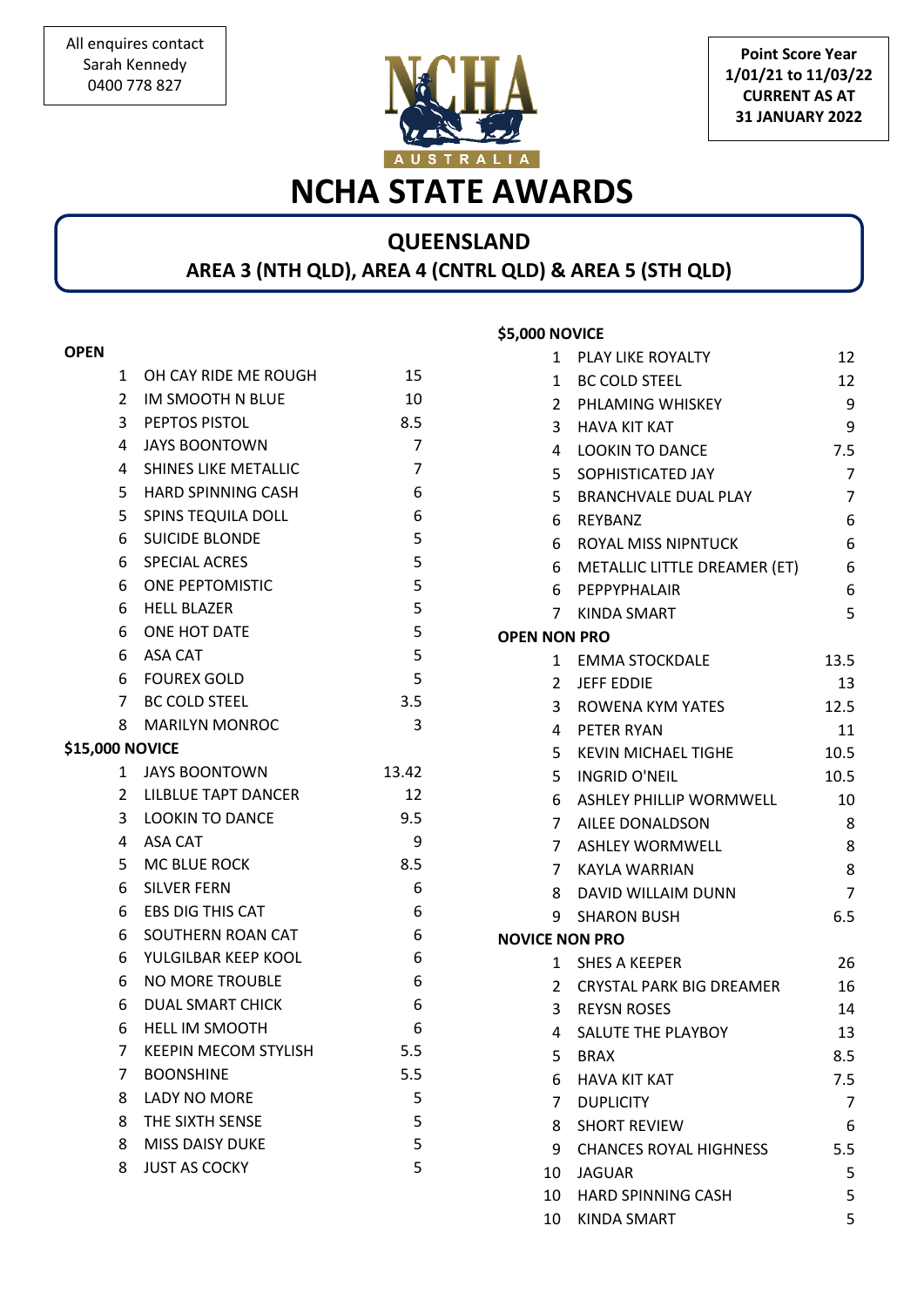

**Point Score Year 1/01/21 to 11/03/22 CURRENT AS AT 31 JANUARY 2022**

## **NCHA STATE AWARDS**

## **QUEENSLAND**

**AREA 3 (NTH QLD), AREA 4 (CNTRL QLD) & AREA 5 (STH QLD)** 

| \$15,000 NON PRO                |      | <b>SNAFFLEBIT</b> |                            |                         |
|---------------------------------|------|-------------------|----------------------------|-------------------------|
| 1 ASHLEY WORMWELL               | 18.5 |                   | 1 SEAN RYNNE               | 17.5                    |
| 2 RENEE RICHARDSON              | 12   | 1                 | <b>ANITA BRYANT</b>        | 17.5                    |
| REBECCA EDDIE<br>3              | 9.5  | 1                 | <b>INGRID ONEIL</b>        | 17.5                    |
| <b>LEON MAHER</b><br>4          | 9    | 2                 | <b>JOHN PEACHY</b>         | 9                       |
| RACHEL LEITCH<br>5.             | 6    | 3                 | <b>JOHN DRYNAN</b>         | 8                       |
| <b>BRETT JOHNS</b><br>5         | 6    | 4                 | <b>ROBYN BENTELY</b>       | 6                       |
| <b>JANELLE SIMPSON</b><br>6     | 5.5  | 5                 | <b>LEAH MORGAN</b>         | 5.5                     |
| <b>LISA BATES</b><br>7          | 4.5  | 6                 | <b>JESSIE ROBERTS</b>      | 4.75                    |
| JOEL REWALD<br>8                | 4    | 7.                | <b>JORDYN BENTELY</b>      | 4                       |
| AILEE DONALDSON<br>8            | 4    | <b>JNR YOUTH</b>  |                            |                         |
| \$7,500 NON PRO                 |      | 1                 | <b>RILEY BROWN</b>         | 16                      |
| 1 DEMI BETTINI                  | 25   | 2                 | <b>ASHLEY TAYLOR</b>       | 5                       |
| REBECCA EDDIE<br>1              | 25   | 2                 | <b>BREE ARNELL</b>         | 5                       |
| <b>JAMIE HANSEN</b><br>2        | 19   | 3                 | <b>JAYDE LYONS</b>         | 2.5                     |
| JODIE MARA<br>3                 | 13   | 4                 | <b>JACIE HOLMES</b>        | $\overline{\mathbf{c}}$ |
| KYLIE RAE<br>4                  | 10.6 | 4                 | <b>ADDISON DUDLEY</b>      | $\overline{2}$          |
| TAMARA SHAE HERROD<br>5         | 10   | 5                 | <b>LYDIA JOHNSTONE</b>     | 1.5                     |
| <b>THOMAS STRACHEN</b><br>6     | 8    | 6                 | <b>JACK MURPHY</b>         | 1                       |
| <b>TAMIKA MARIE MIHILL</b><br>7 | 6    | <b>SNR YOUTH</b>  |                            |                         |
| <b>JOEL REWALD</b><br>8         | 6    | 1                 | <b>BRIDGET CHRISTENSEN</b> | 24                      |
| <b>ROOKIES</b>                  |      | 2                 | <b>RACHAEL BROWN</b>       | 11                      |
| INGRID O'NEIL<br>1              | 22   | 3                 | DAKOTA WADSWORTH           | 4                       |
| <b>PAUL POOLE</b><br>2          | 19   | 4                 | <b>TESSA CONAGHAN</b>      | 3                       |
| <b>SHENNAE MCGURIE</b><br>3     | 14   | 4                 | LARA BROWNHALL             | 3                       |
| MICHEAL DUNBAR<br>4             | 13   | 4                 | <b>CHARLOTTLE THOMAS</b>   | 3                       |
| <b>ROD TATERSALL</b><br>5       | 12   | 5.                | <b>CLAUDIA JOHNSTONE</b>   | 2                       |
| <b>KATHRYN JACOBSON</b><br>6    | 11   | 6                 | <b>DARCY WALKER</b>        | 1                       |
| <b>SARAH CHRISTENSEN</b><br>7   | 10.5 |                   |                            |                         |
| 8<br>TAMIKA MIHILL              | 8.5  |                   |                            |                         |
| <b>BRETT PEACHY</b><br>9        | 8.5  |                   |                            |                         |
| <b>SHENNAE MCGURIE</b><br>9     | 8.5  |                   |                            |                         |
| <b>JAMIE HANSEN</b><br>10       | 7    |                   |                            |                         |
| <b>SAMANTHA DIXON</b><br>11     | 6    |                   |                            |                         |
| 11<br><b>KYRA-LEA MURRAY</b>    | 6    |                   |                            |                         |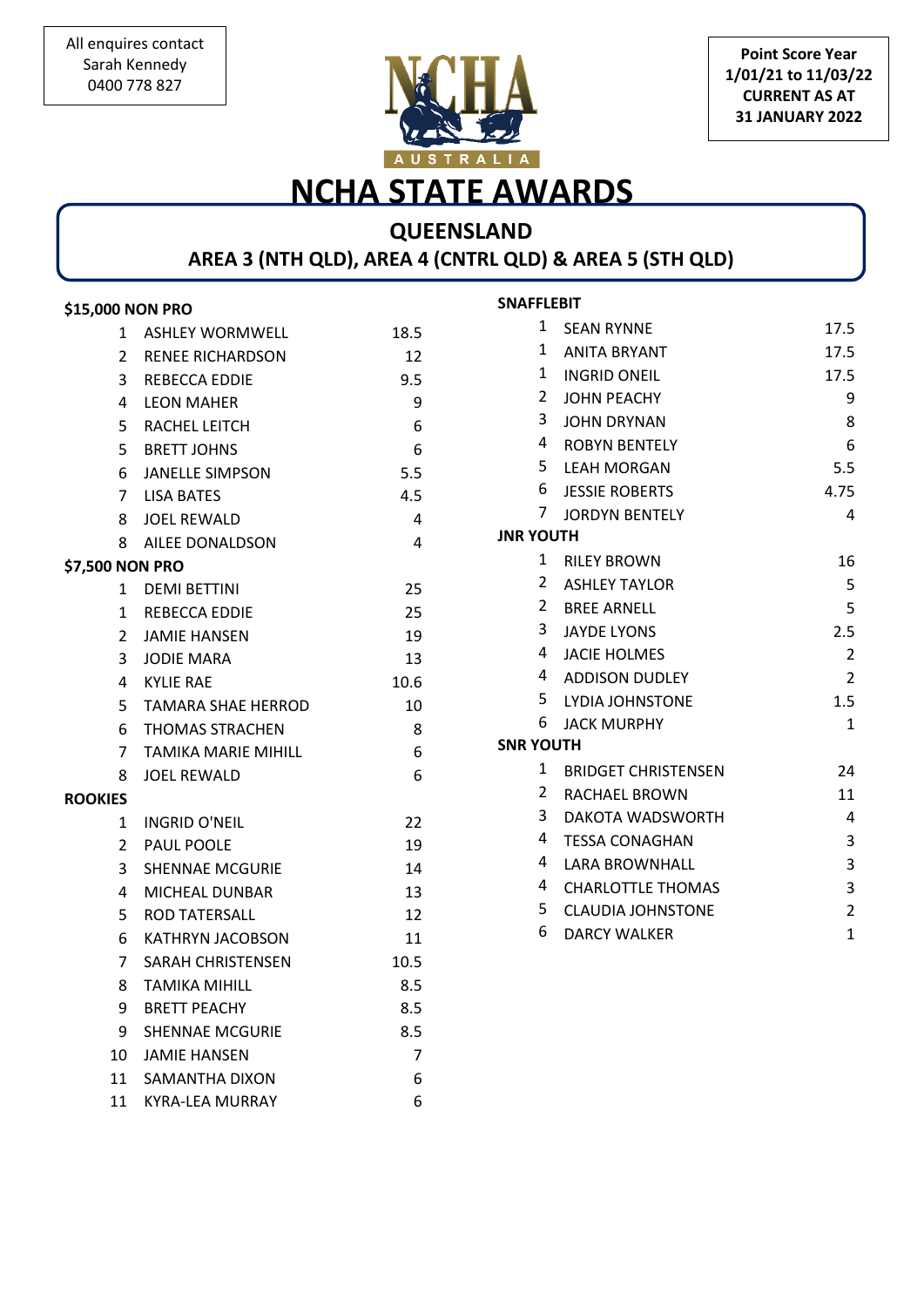

**Point Score Year 1/01/21 to 11/03/22 CURRENT AS AT 31 JANUARY 2022**

# **NCHA STATE AWARDS**

#### **NEW SOUTH WALES AREA 6 (CENTRAL NSW) & AREA 10 (STH NSW)**

|    | \$15,000 NON PRO            |                | \$5,000 NOVICE |                             |                   |
|----|-----------------------------|----------------|----------------|-----------------------------|-------------------|
| 1  | <b>JASON STEVEN JONES</b>   | 6.5            | 1              | HIS STARGUN IS HOT          | 9                 |
| 2  | RYAN JEFFERY                | 6              | 2              | <b>TOLIKA LUCY</b>          | 8                 |
| 3  | <b>SCOTT MCRAYE</b>         | 5              | 3              | THIS CATS A PLAYBOY         | $\boldsymbol{6}$  |
| 3  | <b>HOLLY CLAYDEN</b>        | 5              | 3              | SPINNING IN THE GRASS       | $\boldsymbol{6}$  |
| 4  | <b>KIRK NICHOLSON</b>       | 4              | 4              | <b>SMART LIL TURPENTINE</b> | 5                 |
| 4  | <b>BROOKE WEST</b>          | 4              | 5              | THIS CATS GOT CHROME        | 4                 |
| 4  | <b>DANIELLE REA</b>         | 4              | 5              | <b>FRONTMAN</b>             | 4                 |
| 5. | <b>TONI GAFFNEY</b>         | 3              | 6              | REYBANZ                     | $\mathsf{3}$      |
| 5  | <b>BROOKE WITTY</b>         | 3              | 7              | <b>METALLIC JEWEL</b>       | $\overline{2}$    |
| 5. | <b>REBECCA EDDIE</b>        | 3              | 7              | <b>ROY MISS NIPNTUCK</b>    | $\overline{2}$    |
| 5  | MICHEAL CHICK               | 3              | 7              | CEE FER CAT                 | $\overline{2}$    |
|    | \$15,000 NOVICE             |                | 8              | SMOOTH AS HELL              | 1.5               |
| 1  | <b>TRULASS CHICKY BABE</b>  | 7              | 8              | NOTHIN SWEETA THAN A DUCK   | 1.5               |
| 2  | <b>SHINES LIKE METALLIC</b> | 6              | 8              | <b>CAT N BLACK</b>          | 1.5               |
| 2  | <b>HELL BLAZER</b>          | 6              | 9              | <b>HARD BOON BABY</b>       | 1                 |
| 3  | PEELVALE TELES IM SMOOTH    | 5              | 9              | <b>EBS AUTUMN MOOR</b>      | $\mathbf{1}$      |
| 3  | <b>EBS DIG THIS CAT</b>     | 5              | 10             | SHEZA SMART CAT             | 0.5               |
| 4  | METAL AS ANYTHING           | 4              | 10             | <b>LIQUOR CAT</b>           | 0.5               |
| 4  | SMART LITTLE KIT KAT        | 4              |                | \$7,500 NON PRO             |                   |
| 4  | <b>HELLISH</b>              | 4              |                | SUSANNAH RANDELL            | 6                 |
| 5  | HIS STARGUN IS HOT          | 3              | 1              | <b>DAVID SMITH</b>          | 6                 |
| 5  | ONE HOT DATE                | 3              | 2              | <b>ROD HEALEY</b>           | 5                 |
| 5  | <b>EBS CATTAIL</b>          | 3              | 2              | <b>BROOKE WEST</b>          | 5                 |
| 6  | <b>TOLIKA LUCY</b>          | $\overline{2}$ | $\mathcal{L}$  | <b>RENEE WARE</b>           | 5                 |
| 6  | ONE STYLISH LEOETTA         | $\overline{2}$ | 3              | <b>TONI GAFFNEY</b>         | 4                 |
| 6  | <b>LIQUOR CAT</b>           | $\overline{2}$ | 4              | <b>RYAN JEFFERY</b>         | $\overline{4}$    |
| 6  | <b>IMA SMART DUCK</b>       | $\overline{2}$ | 4              | <b>CAMERON READ</b>         | 4                 |
| 7  | <b>EBS COOLATAI</b>         | 1.5            | 5              | <b>JULIET MASON</b>         | 3                 |
| 7  | <b>BLUEBLOODEDBOON</b>      | 1.5            | 5              | <b>ANDREW PURTLE</b>        | 3                 |
| 8  | <b>SENNAS ONE SPIN</b>      | 1              | 6              | SHIREE COSTELLO-MILLER      | 2.5               |
| 8  | SPINNING ON MOONSHINE       | 1              | 6              | <b>CASEY YATES</b>          | 2.5               |
| 9  | <b>ROY MISS NIPNTUCK</b>    | 0.5            | 6              | <b>KATHRINE PALMER</b>      | 2.5               |
| 9  | <b>HARD BOON BABY</b>       | 0.5            | 6              | <b>SIMON PALMER</b>         | 2.5               |
|    |                             |                | 7              | <b>LAUREN ROACHE</b>        | $\overline{2}$    |
|    |                             |                |                | 1001110111000               | $\mathbf{\Omega}$ |

 MEGAN RICHARDS 2 8 BARB MITCHELL 1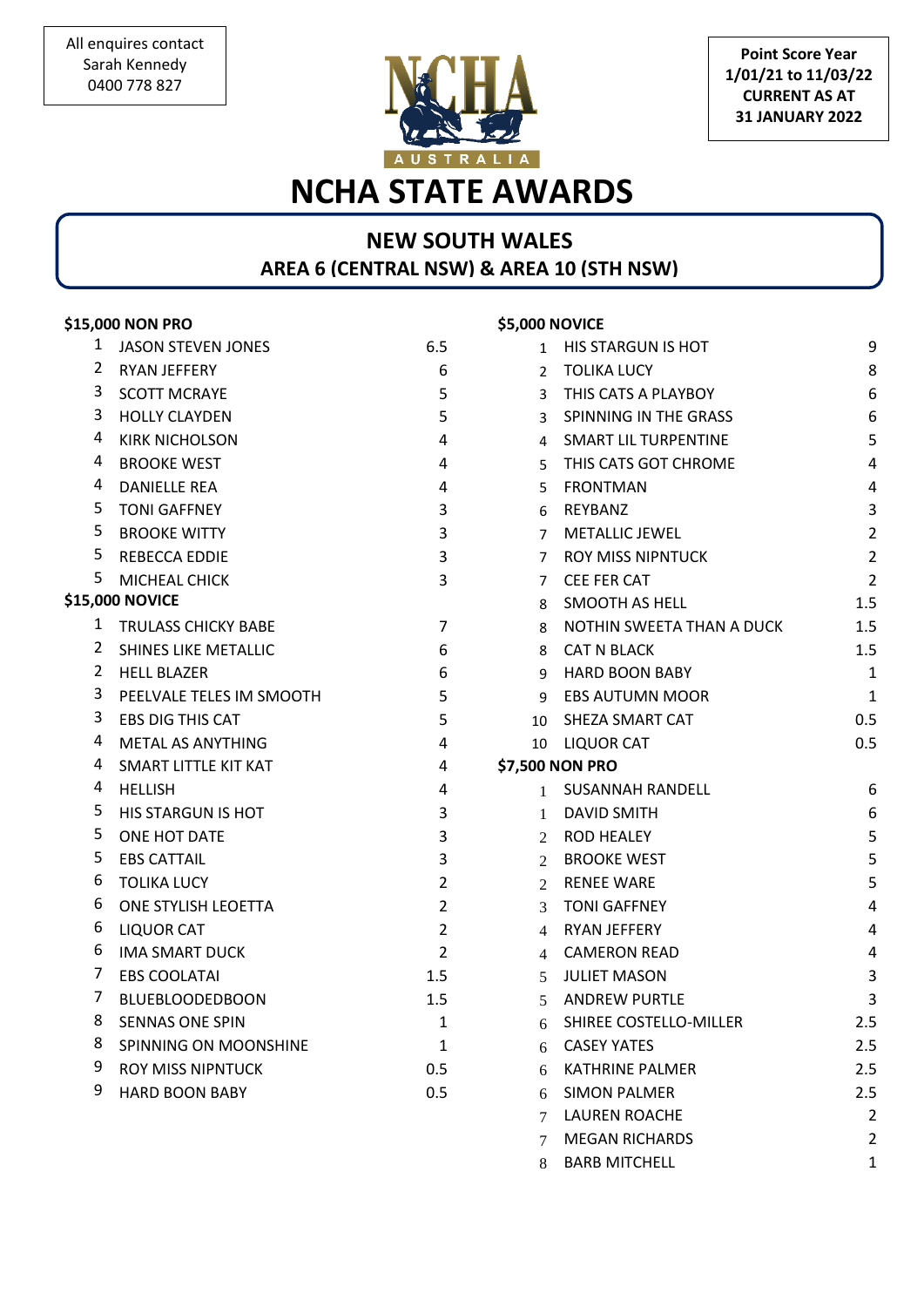

**Point Score Year 1/01/21 to 11/03/22 CURRENT AS AT 31 JANUARY 2022**

# **NCHA STATE AWARDS**

## **NEW SOUTH WALES AREA 6 (CENTRAL NSW) & AREA 10 (STH NSW)**

| <b>AMATEUR</b> |                           |                | <b>OPEN</b>    |                           |                |
|----------------|---------------------------|----------------|----------------|---------------------------|----------------|
| 1              | DOMINIC WILLIAMS          | 4              | $\mathbf{1}$   | ONE HOT DATE              | 8              |
| $\mathcal{P}$  | RENEE WARE                | 3              | $\mathcal{L}$  | ONE STYLISH LEOETTA       | 6              |
| 3              | <b>JULIE SHEEDY</b>       | $\overline{2}$ | 3              | <b>MAGICOOL</b>           | 5              |
| 4              | MAGGIE MASON              | 1              | 3              | <b>FOUR X GOLD</b>        | 5              |
|                | <b>NOVICE NON PRO</b>     |                | 4              | <b>HIGHWAY TO HELL</b>    | 4.5            |
| 1              | SMOOTH N THEN SOME        | 9              | 5              | NOTHIN SWEETA THAN A DUCK | 4              |
| $\mathcal{P}$  | <b>QUICK N SMART</b>      | 8              | 5              | <b>METALLICTOY</b>        | 4              |
| 3              | <b>EBS RONALDO</b>        | 6              | 5              | <b>DUPLICITY</b>          | 4              |
| 4              | <b>DUCKWEED</b>           | 5              | 5              | <b>MARILYN MONROC</b>     | 4              |
| 4              | ONE MORE BANKROLL         | 5              | 6              | <b>SENNAS ONE SPIN</b>    | $\overline{3}$ |
| 4              | <b>DORA REY</b>           | 5              | 6              | DEE BAR BLUE LENA         | $\overline{3}$ |
| 5              | <b>ISA LITTLE JOE</b>     | 4              | 6              | <b>KAT KRYPTONITE</b>     | 3              |
| 5              | <b>HIS STARGUN IS HOT</b> | 4              | 6              | <b>BC COLD STEEL</b>      | 3              |
| 6              | PLAYBOY ROC STAR          | 3              | $\overline{7}$ | <b>QXH HYDRIVE LADY</b>   | $\overline{2}$ |
| 6              | <b>JOHNY SO STYLISH</b>   | 3              | 7              | <b>HENREYS JAZABELLE</b>  | $\overline{2}$ |
| 6              | <b>DOUSEEME</b>           | 3              | $\overline{7}$ | <b>SMART LOOK N HONEY</b> | 2              |
| 7              | SHEZA SMART CAT           | $\overline{2}$ | $\overline{7}$ | SPINNING IN THE GRASS     | $\overline{2}$ |
| 7              | <b>GRACEFUL AND CATTY</b> | $\overline{2}$ | $\overline{7}$ | <b>CHISUMS BOYD</b>       | $\overline{2}$ |
| 8              | <b>SMOOTH AS HELL</b>     | 1.5            | 7              | MUST BE THE MOONSHINE     | $\overline{2}$ |
| 8              | <b>ERIN CAT BOON</b>      | 1.5            | 8              | <b>STYLISH ON TIME</b>    | $\mathbf{1}$   |
| 8              | <b>SHORTY KD</b>          | 1.5            | 8              | <b>JUST AS COCKY</b>      | 1              |
| 8              | ARGYLE FLRECKLES CAT      | 1.5            | 8              | SWEETALLIC                | 1              |
| 9              | <b>I SEE YOU TOO</b>      | 1              | 8              | <b>EBS AUTUMN MOOR</b>    | 1              |
| 9              | <b>TIMES ONE MOORE</b>    | 1              | 8              | <b>HELL BLAZER</b>        | 1              |
|                |                           |                | 9              | <b>SMOOTH N SPIN</b>      | 0.5            |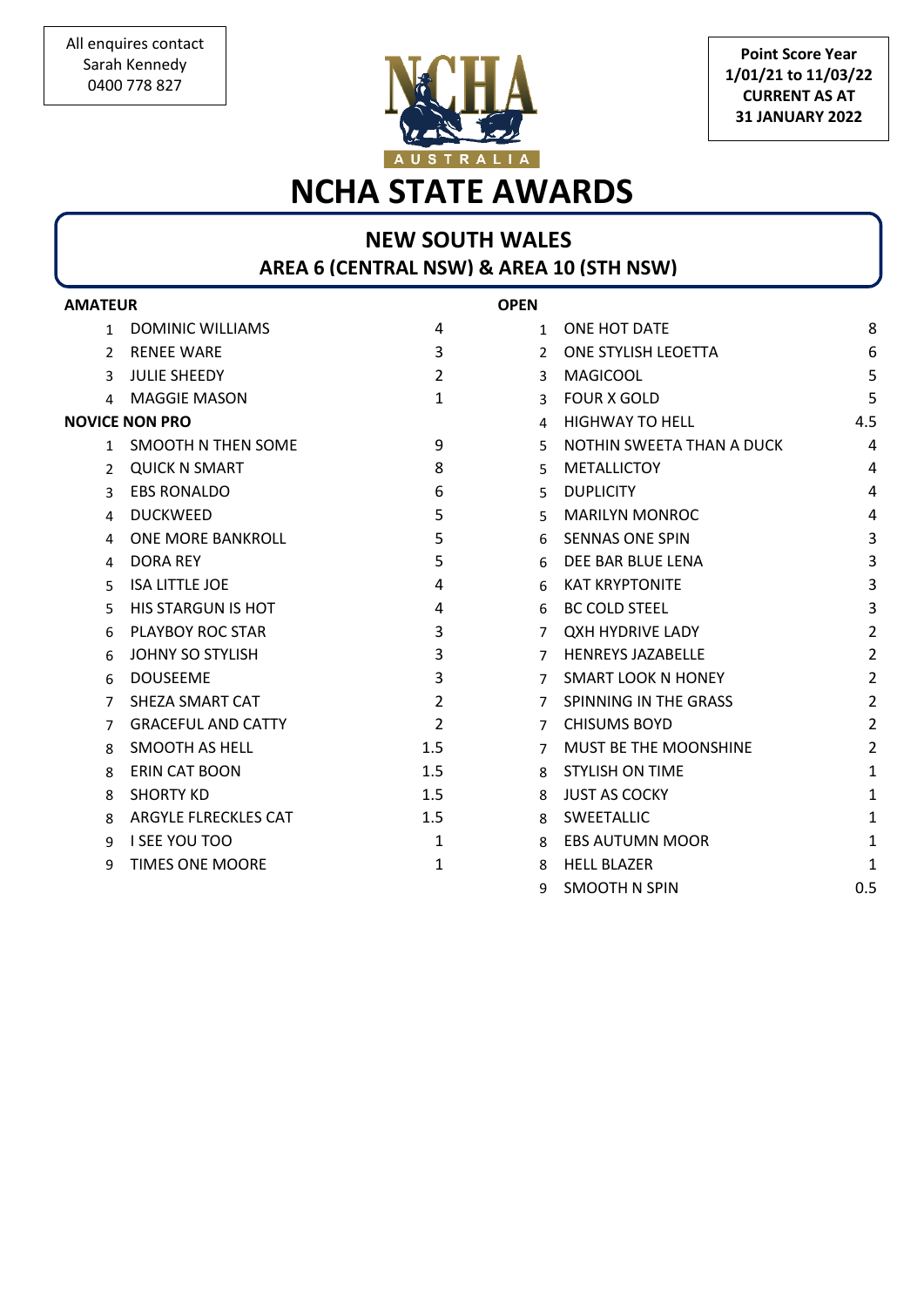

**Point Score Year 1/01/21 to 11/03/22 CURRENT AS AT 31 JANUARY 2022**

# **NCHA STATE AWARDS**

### **NEW SOUTH WALES AREA 6 (CENTRAL NSW) & AREA 10 (STH NSW)**

|   | <b>OPEN NON PRO</b>        |                | <b>ROOKIES</b>    |                            |                         |
|---|----------------------------|----------------|-------------------|----------------------------|-------------------------|
| 1 | <b>HOLLY CLAYDEN</b>       | 8              |                   | 1 JACK MURPHY              | 10                      |
| 2 | <b>KIM CAMPBELL</b>        | $\overline{7}$ | $\mathbf{1}$      | <b>MEGAN RICHARDS</b>      | 10                      |
| 3 | LYNDA MCCALLUM             | 6              | $\mathcal{L}$     | KIM-MARIE CLULOW           | 6                       |
| 3 | <b>AMELIA SERVIN</b>       | 6              | 3                 | <b>FLEUR PHILIP</b>        | 5                       |
| 3 | <b>ASHLEIGH MEAGHER</b>    | 6              | 4                 | <b>FEE JENNINGS</b>        | $\overline{4}$          |
| 4 | <b>STEPHEN FELTON</b>      | 4              | 4                 | <b>MARK RANGER</b>         | $\overline{4}$          |
| 4 | <b>MATHEW CABEN</b>        | 4              | 4                 | NATASHA CARLON             | $\overline{4}$          |
| 4 | <b>BRODIE JONES</b>        | 4              | 5.                | MICHAELL-LEE FREEMAN       | $\mathbf{3}$            |
| 4 | <b>MARK RUFF</b>           | 4              | 5.                | <b>ANNA SUMMERS</b>        | $\overline{3}$          |
| 4 | <b>TRUDY HOLDEN</b>        | 4              | 6                 | SHIREE COSTELLO MILLER     | 2.5                     |
| 5 | <b>CASEY OAKLEY</b>        | 3              | 6                 | <b>GEORGIA CORBETT</b>     | 2.5                     |
| 5 | PETER SHUMACK              | 3              | 7                 | <b>ROD HEALEY</b>          | $\overline{2}$          |
| 5 | <b>ANDREW PURTLE</b>       | 3              | 7                 | <b>FORREST SAUNDERS</b>    | $\overline{2}$          |
| 5 | <b>KIRK NICHOLSON</b>      | 3              | 7                 | <b>BRENDEN PAUL BAILEY</b> | $\overline{2}$          |
| 5 | <b>JASON STEVENS-JONES</b> | 3              | 8                 | RYAN JEFFERY               | $\mathbf{1}$            |
| 6 | <b>SAMANTHA CREEK</b>      | $\overline{2}$ | 8                 | <b>GARRET NEWTON</b>       | $\mathbf{1}$            |
| 6 | <b>LEANNE ROSE</b>         | $\overline{2}$ |                   |                            |                         |
| 6 | <b>JULIE SHEEDY</b>        | $\overline{2}$ | <b>SNAFFLEBIT</b> |                            |                         |
| 6 | MICHEAL MCKEOWN            | $\overline{2}$ | $\mathbf{1}$      | KARLIE HEASLIP             | 9                       |
| 7 | <b>FIONA CABEN</b>         | 1.5            |                   | 2 JON-MAREE BAKER          | 6                       |
| 7 | <b>CAMERON READ</b>        | 1.5            | 3                 | <b>LINCLON SMITH</b>       | 5                       |
| 8 | <b>BROOKE WITTY</b>        | 1              | 4                 | <b>ANDREW CHAPMAN</b>      | 5                       |
| 8 | <b>SIMON PALMER</b>        | 1              | 5.                | <b>MEGAN MANNING</b>       | $\overline{\mathbf{4}}$ |
| 8 | <b>DANIELLE RAE</b>        | 1              | 5                 | <b>DARCY ARGUE</b>         | $\overline{4}$          |
| 8 | <b>BILL TONKIN</b>         | 1              | 6                 | <b>JESSICA MARTON</b>      | $\overline{3}$          |
| 8 | <b>NEIL FLYNN</b>          | 1              | 6                 | LEAH VAN EWIJK             | $\overline{3}$          |
|   |                            |                | 7                 | <b>SAM MOONEY</b>          | 2.5                     |
|   |                            |                | 8                 | <b>TAYLOR WARE</b>         | $\overline{2}$          |

#### **SNR YOUTH**

9 LISA MCLAUGHLIN 1.5 10 TESS KERNAGHAN 1

2 RYAN NOWELL 1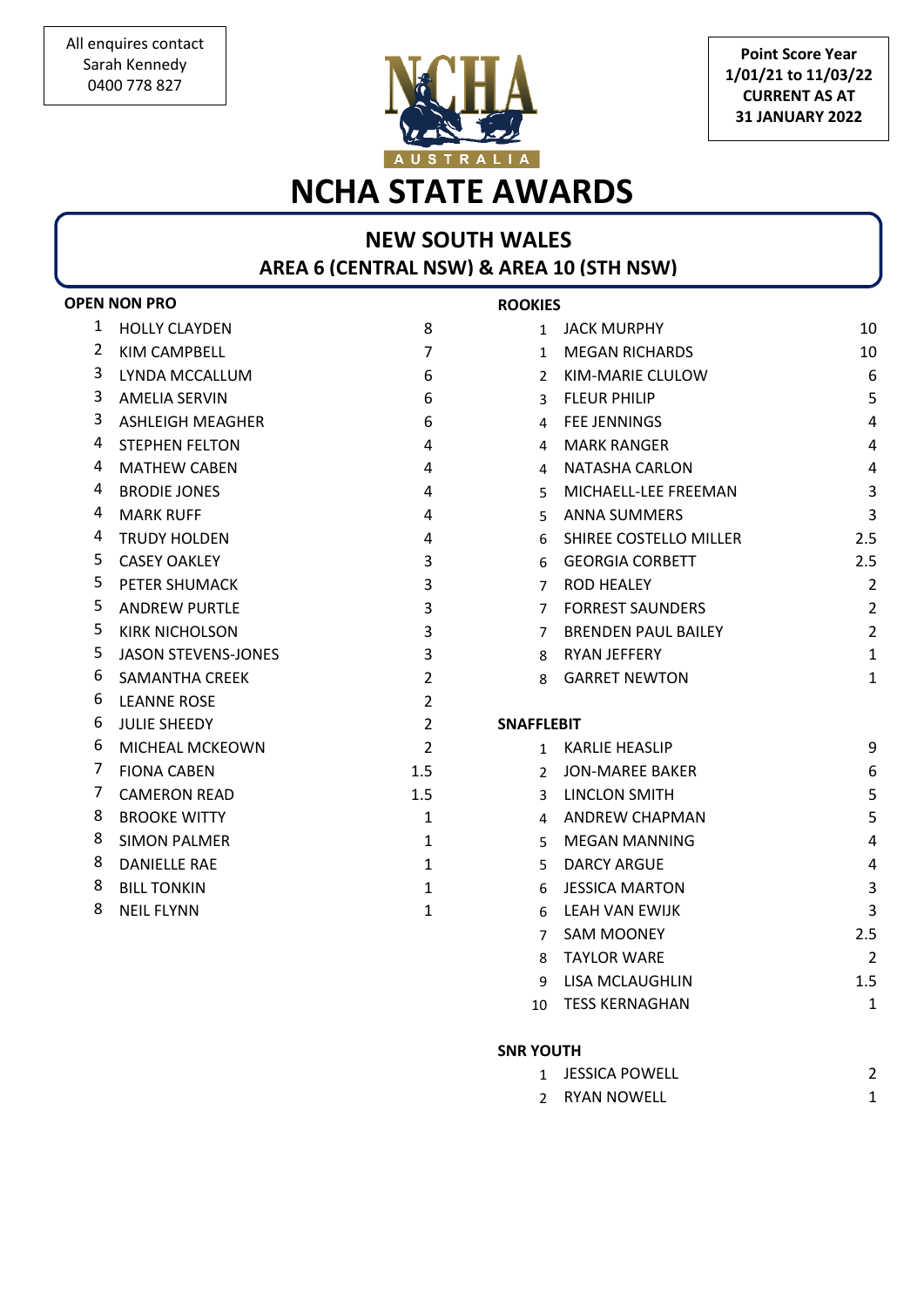

**Point Score Year 1/01/21 to 11/03/22 CURRENT AS AT 31 JANUARY 2022**

### **VICTORIA AREA 7**

#### **\$15,000 NON PRO**

| 1                      | <b>CLIFF WALLACE</b>             | 19             |
|------------------------|----------------------------------|----------------|
| 2                      | <b>ASHLEIGH MEAGHER</b>          | 14.5           |
| 3                      | <b>SUSANNAH RANDELL</b>          | 10             |
| 4                      | <b>RILEY BOLAND</b>              | 8.5            |
| 5                      | <b>MATILDA WOODWARD</b>          | 8              |
| 6                      | <b>MARK RUFF</b>                 | $\overline{7}$ |
| $\overline{7}$         | <b>ANTHONY O'LOUGHLIN</b>        | $\overline{7}$ |
| 7                      | ALI ALI                          | $\overline{7}$ |
| 8                      | <b>NIKKI MORGAN</b>              | 6              |
|                        | 9 SHELLEY RUFF                   | 5.5            |
|                        | 10 ANGUS MCKINNON                | 5              |
| 11                     | <b>DIANN VICKERS</b>             | 4              |
| <b>\$15,000 NOVICE</b> |                                  |                |
| $1 \quad$              | <b>METALLIC DUCK</b>             | 23.33          |
| 2                      | <b>CRYSTAL PARK CATS A GLORY</b> | 10             |
| 3                      | <b>QXH HYDRIVE LADY</b>          | 9.5            |
| 4                      | <b>ONE TUFF DOVE</b>             | 8              |
| 5                      | <b>TIKI BLUES</b>                | 7.33           |
| 6                      | <b>SPOONFULA HOPE</b>            | 6              |
| 6                      | <b>BOBBYS SAN BADGER</b>         | 6              |
| 7                      | <b>REYVING LUNACAT</b>           | 5              |
| 7                      | <b>METAL AS ANYTHING</b>         | 5              |
| 8                      | <b>GARTERLICIOUS</b>             | 4.5            |
| 8                      | <b>METALIC REYTING</b>           | 4.5            |
| 9                      | <b>SDP FIRE CAT</b>              | 4.33           |
| $10-10$                | <b>JACK REACHER</b>              | 4              |
| 11                     | <b>DUCHESS OF SKILLS</b>         | 3              |

#### 1 TRIPLE SIX 6 1 STYLISH PLAYER 6 1 JACK REACHER 6 2 REYVING LUNACAT 5 2 HEZA HAT TRICK 5 2 BET ONE MOORE 5 3 TYRELL PARK KITKAT BOONIE 4 3 TRUCLASS TIARA 4 3 FULL BOAR STYLE 4 4 SHEZA SMART CAT 3.5 4 SDP FIRECAT 3.5 5 THIS CATS A PLAYBOY 3 5 SMART LIL KIT KAT 3 5 EBS CLYPPINGS 3 5 ROYAL LEGACY 3 6 TIKI BLUES 2.5 6 GIRL WITHOUT LIMITS 2.5 7 ROYAL GROUSE 2 7 GOLDEN SENORITA 2 7 BOBBYS SAN BADGER 2 **\$7,5000 NON PRO** 1 DANNY CAREY 20.5 1 JACOBA TANNER 20.5 2 MACEY TANNER 14 3 FLUER PHILIP 13 4 TONI GAFFNEY 11.5 5 ANTHONY O'LOUGHLIN 9 5 MARK RUFF 9 6 TRACEY CLAVARINO 7 7 DEAN BEATH 6.5 8 ETHAN TANNER 6 9 PETER MCLEOD 5.5

10 SUSANNAH RANDELL 5 10 JESSICA BURNS 5

#### **\$5,000 NOVICE**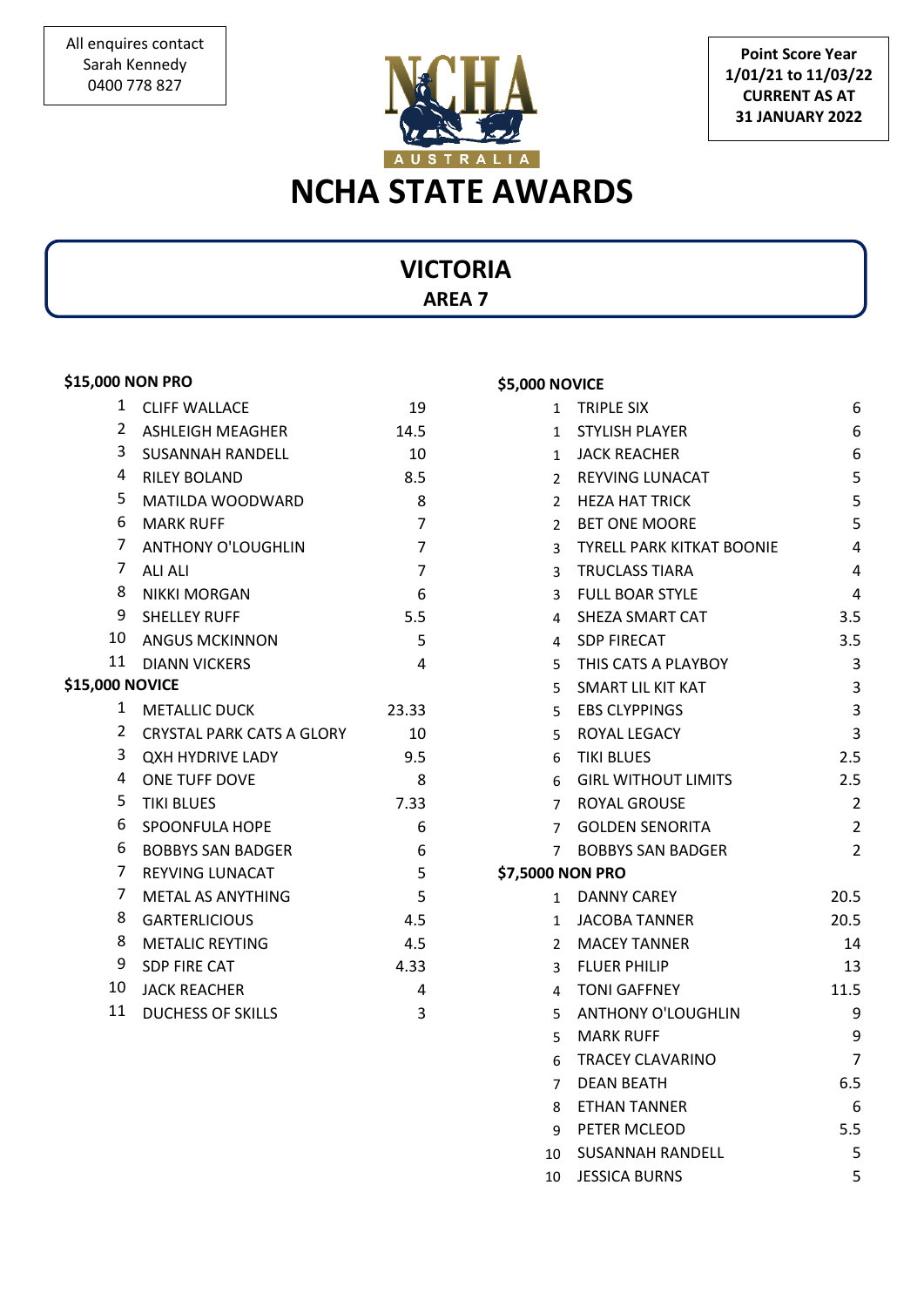

**Point Score Year 1/01/21 to 11/03/22 CURRENT AS AT 31 JANUARY 2022**

# **NCHA STATE AWARDS**

## **VICTORIA**

**AREA 7**

| <b>JUNIOR YOUTH</b> |                                  | <b>OPEN NON PRO</b> |                   |                           |                |
|---------------------|----------------------------------|---------------------|-------------------|---------------------------|----------------|
| $\mathbf{1}$        | JACOBA TANNER                    | 14                  | 1                 | ASHLEIGH MEAGHER          | 35             |
| 2                   | <b>MARLEY HOLDEN</b>             | 12.5                | 2                 | <b>MARTON MORAN</b>       | 12             |
| 3                   | <b>TY FIELDEN</b>                | 9.5                 | 3                 | <b>ANGUS MCKINNON</b>     | 10.5           |
| 4                   | LACHLAN RANDELL                  | 6                   | 4                 | SINEAD ELLIOT             | 10             |
| 5                   | <b>IMOGEN RANDELL</b>            | 5                   | 4                 | <b>SAMANTHA CREEK</b>     | 10             |
| 7                   | <b>CHLOE MCCABE</b>              | 2.5                 | 5                 | LYNDA MCCALLUM            | 8              |
| 7                   | <b>ANNABEL ROCHE</b>             | 2.5                 | 6                 | <b>DEAN JONES</b>         | 6.5            |
| 8                   | <b>SHAE BROWN</b>                | $\overline{2}$      | 7                 | KIM CAMPBELL              | 6              |
| 9                   | <b>CHELSEA BERLYN</b>            | 1.5                 | 8                 | <b>GILLIAN GRANT</b>      | 5              |
|                     | <b>NOVICE NON PRO</b>            |                     | 8                 | <b>DANNY CAREY</b>        | 5              |
| 1                   | <b>REYCE DRIVER</b>              | 13.5                | 8                 | <b>MARK RUFF</b>          | 5              |
| 2                   | <b>MAGICOOL</b>                  | 11                  | 8                 | DAVID MERYGOLD            | $\mathsf S$    |
| 3                   | <b>GIRL WITHOUT LIMITS (IMP)</b> | 10                  | 8                 | <b>LENNE MORAN</b>        | 5              |
| 4                   | DRIVING MISS ROYAL               | 9.5                 | <b>ROOKIES</b>    |                           |                |
| 5                   | <b>BET ONE MOORE</b>             | 9                   | 1                 | <b>JORJA MILVERTON</b>    | 19             |
| 6                   | THIS WYSE GUY                    | 6                   | 2                 | <b>STEVE GRAVES</b>       | 13             |
| 6                   | <b>DOCS GARTER GIRL</b>          | 6                   | 3                 | <b>MACEY TANNER</b>       | 12.5           |
| 7                   | <b>TRIPLE SIX</b>                | 5.5                 | 4                 | <b>JACOBA TANNER</b>      | 11             |
| 8                   | <b>SPINS CATTY LINK</b>          | 5                   | 5                 | <b>JESSICA POWELL</b>     | 10             |
| 8                   | DARA FLASHY PREIEW               | 5                   | 6                 | ROSE WELLERSELY           | $\overline{7}$ |
| <b>OPEN</b>         |                                  |                     | 7                 | SARA BERNSTEIN            | 6.5            |
| $\mathbf{1}$        | <b>QXH HYDRIVE LADY</b>          | 15                  | 8                 | <b>ANTHONY O'LOUGHLIN</b> | 6              |
| 2                   | PLAYIN WITH PEPTO                | 13                  | 9                 | <b>ROMY BENNETT</b>       | 5              |
| 3                   | METALLICTOY (IMP)                | 10                  | 9                 | ALANA WOODWARD            | 5              |
| 4                   | <b>GARTERLICIOUS</b>             | 8.5                 | 10                | <b>TRAVEY CLAVARINO</b>   | $\overline{4}$ |
| 5                   | <b>METALLIC DUCK</b>             | 8                   | 10                | <b>ETHAN TANNER</b>       | 4              |
| 6                   | SPOONFULA HOPE                   | 7.2                 | 10                | <b>CHELSEA BERLYN</b>     | 4              |
| 7                   | <b>MAGICOOL</b>                  | 6.5                 | <b>SNAFFLEBIT</b> |                           |                |
| 7                   | <b>CHISUMS BLUE SPIN</b>         | 6.5                 | 1                 | <b>BENJAMIN MCEWIN</b>    | 17             |
| 8                   | <b>EBS FLAME TREE</b>            | 6                   | 2                 | <b>DAVE KELLEY</b>        | 9              |
| 9                   | THE SIXTH SENSE                  | 5                   | 2                 | <b>STEVE GRAHAM</b>       | 9              |
| 9                   | <b>CUTTABAR DESIGNER CAT</b>     | 5                   | 3                 | DOMINIC SHANNAHAN         | 7              |
| <b>SENIOR YOUTH</b> |                                  |                     | 4                 | <b>NATALIE FORD</b>       | 6              |
|                     | 1 MACEY TANNER                   | 16.5                | 5.                | <b>RYAN NOWELL</b>        | 4              |
| 2                   | <b>JORJA MILVERTON</b>           | 13.5                | 5                 | <b>MEGAN HENSELY</b>      | 4              |
| 3                   | <b>JESSICA POWELL</b>            | 8                   | 5.                | <b>ABBY PEDRETTI</b>      | 4              |
| 4                   | <b>ALICE STOKES</b>              | 3                   | 5                 | <b>JESSICA MARTIN</b>     | 4              |
| 5.                  | ABBE LAWSON                      | 2                   | 6                 | <b>KYLIE TATTI</b>        | 3              |
| 6                   | <b>MAKAYLA BROWN</b>             | 1.5                 | 6                 | <b>LISA POCKLINGTON</b>   | 3              |
| 7                   | <b>JONAH VANO</b>                | 1                   | 6                 | <b>LACHLAN SIM</b>        | 3              |